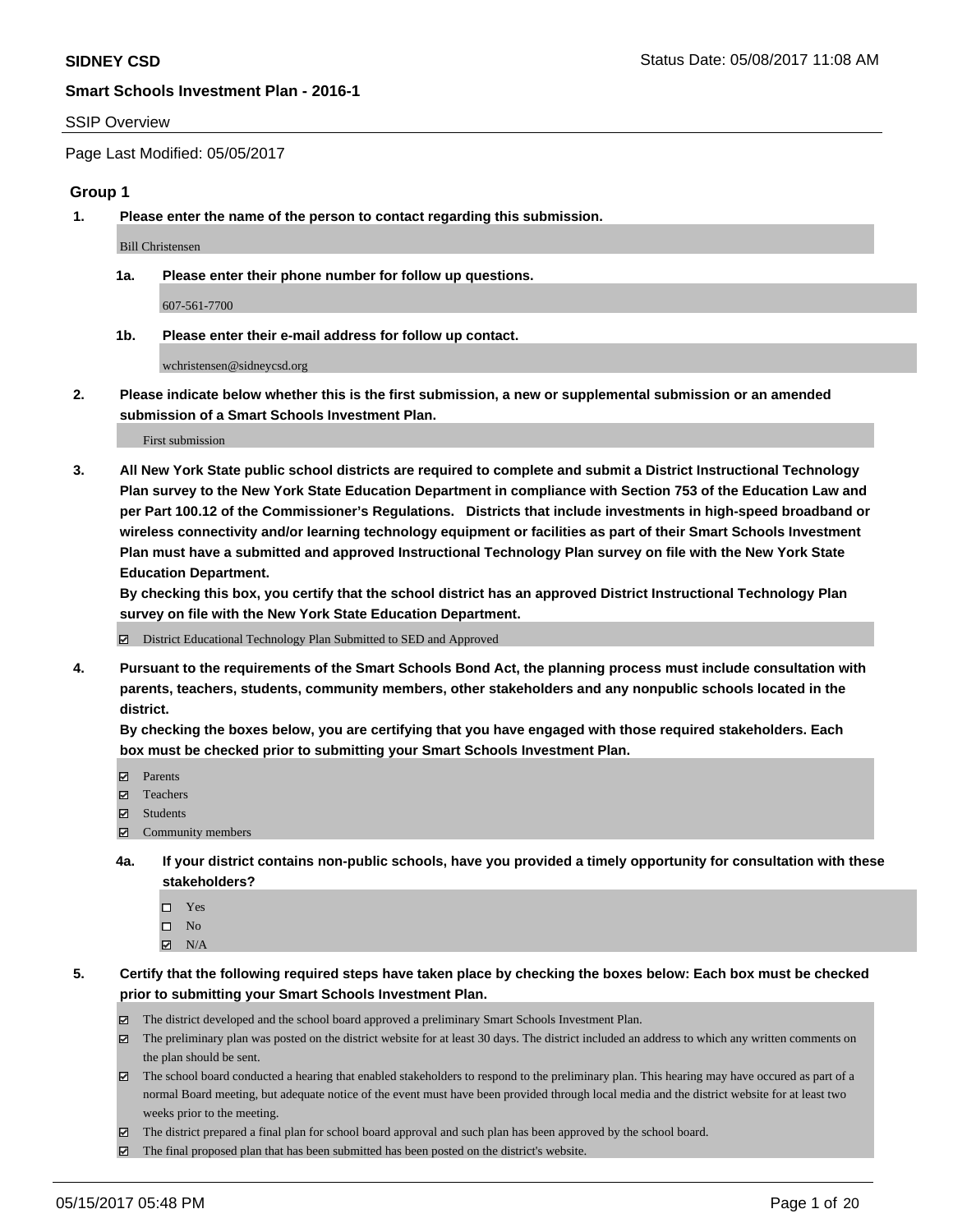# SSIP Overview

Page Last Modified: 05/05/2017

**5a. Please upload the proposed Smart Schools Investment Plan (SSIP) that was posted on the district's website, along with any supporting materials. Note that this should be different than your recently submitted Educational Technology Survey. The Final SSIP, as approved by the School Board, should also be posted on the website and remain there during the course of the projects contained therein.**

Project Estimated Costs.pdf Plan Summary.pdf Public Hearing Presentation.pdf

**5b. Enter the webpage address where the final Smart Schools Investment Plan is posted. The Plan should remain posted for the life of the included projects.**

www.sidneycsd.org

**6. Please enter an estimate of the total number of students and staff that will benefit from this Smart Schools Investment Plan based on the cumulative projects submitted to date.**

1,095

**7. An LEA/School District may partner with one or more other LEA/School Districts to form a consortium to pool Smart Schools Bond Act funds for a project that meets all other Smart School Bond Act requirements. Each school district participating in the consortium will need to file an approved Smart Schools Investment Plan for the project and submit a signed Memorandum of Understanding that sets forth the details of the consortium including the roles of each respective district.**

 $\Box$  The district plans to participate in a consortium to partner with other school district(s) to implement a Smart Schools project.

**8. Please enter the name and 6-digit SED Code for each LEA/School District participating in the Consortium.**

| <b>Partner LEA/District</b> | ISED BEDS Code |
|-----------------------------|----------------|
| (No Response)               | (No Response)  |

**9. Please upload a signed Memorandum of Understanding with all of the participating Consortium partners.**

(No Response)

**10. Your district's Smart Schools Bond Act Allocation is:**

\$1,379,095

**11. Enter the budget sub-allocations by category that you are submitting for approval at this time. If you are not budgeting SSBA funds for a category, please enter 0 (zero.) If the value entered is \$0, you will not be required to complete that survey question.**

|                                              | Sub-<br>Allocations |
|----------------------------------------------|---------------------|
| <b>School Connectivity</b>                   |                     |
| <b>Connectivity Projects for Communities</b> | $\Omega$            |
| <b>Classroom Technology</b>                  | U                   |
| Pre-Kindergarten Classrooms                  | O                   |
| Replace Transportable Classrooms             |                     |
| <b>High-Tech Security Features</b>           | 1,092,000           |
| Totals:                                      | 1,092,000           |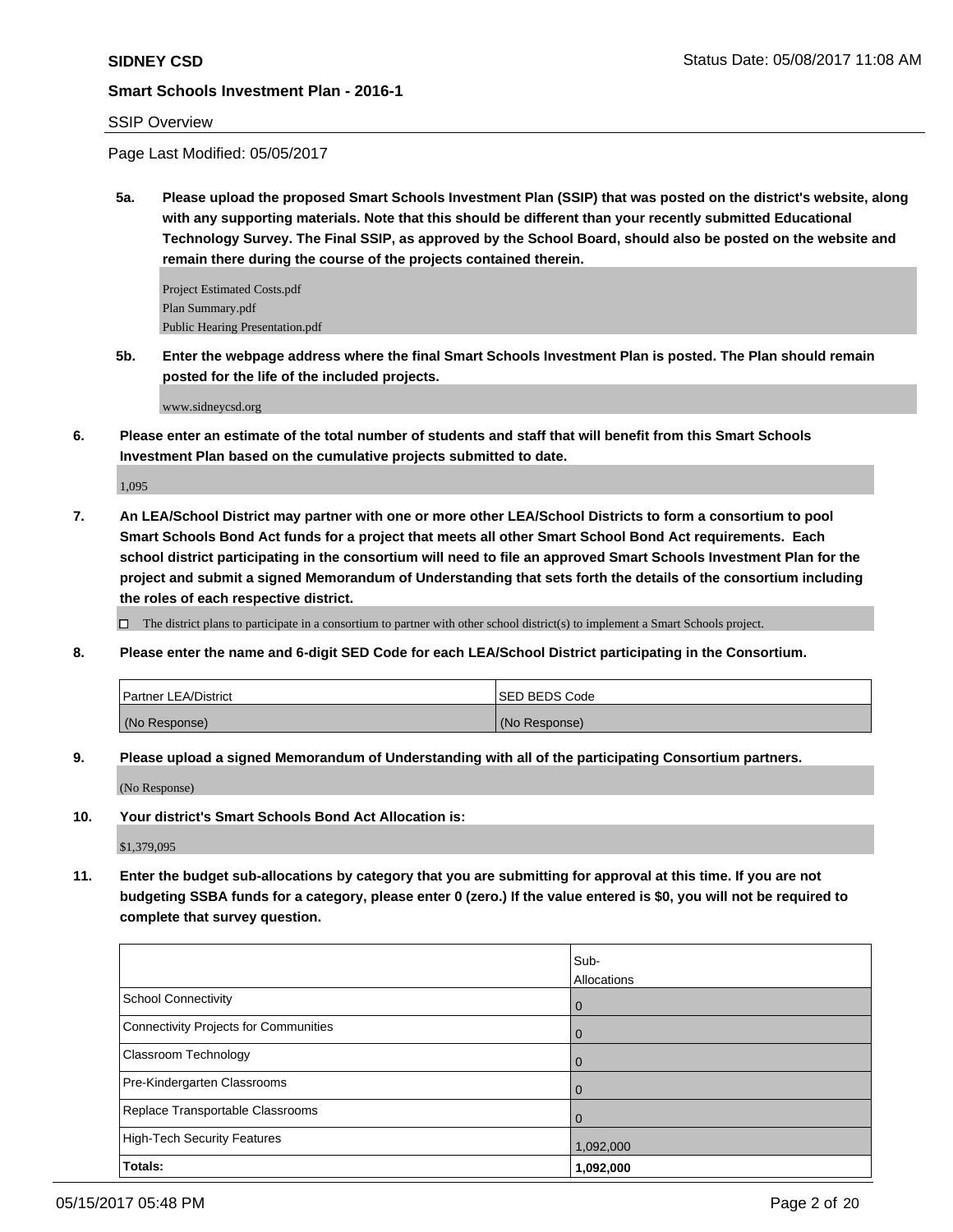#### School Connectivity

Page Last Modified: 04/20/2017

## **Group 1**

- **1. In order for students and faculty to receive the maximum benefit from the technology made available under the Smart Schools Bond Act, their school buildings must possess sufficient connectivity infrastructure to ensure that devices can be used during the school day. Smart Schools Investment Plans must demonstrate that:**
	- **sufficient infrastructure that meets the Federal Communications Commission's 100 Mbps per 1,000 students standard currently exists in the buildings where new devices will be deployed, or**
	- **is a planned use of a portion of Smart Schools Bond Act funds, or**
	- **is under development through another funding source.**

**Smart Schools Bond Act funds used for technology infrastructure or classroom technology investments must increase the number of school buildings that meet or exceed the minimum speed standard of 100 Mbps per 1,000 students and staff within 12 months. This standard may be met on either a contracted 24/7 firm service or a "burstable" capability. If the standard is met under the burstable criteria, it must be:**

**1. Specifically codified in a service contract with a provider, and**

**2. Guaranteed to be available to all students and devices as needed, particularly during periods of high demand, such as computer-based testing (CBT) periods.**

**Please describe how your district already meets or is planning to meet this standard within 12 months of plan submission.**

(No Response)

- **1a. If a district believes that it will be impossible to meet this standard within 12 months, it may apply for a waiver of this requirement, as described on the Smart Schools website. The waiver must be filed and approved by SED prior to submitting this survey.**
	- By checking this box, you are certifying that the school district has an approved waiver of this requirement on file with the New York State Education Department.

#### **2. Connectivity Speed Calculator (Required)**

|                         | l Number of<br><b>Students</b> | Multiply by<br>100 Kbps | Divide by 1000   Current Speed<br>to Convert to<br>Required<br>l Speed in Mb | in Mb            | Expected<br>Speed to be<br>Attained Within Required<br>12 Months | <b>Expected Date</b><br>When<br>Speed Will be<br><b>Met</b> |
|-------------------------|--------------------------------|-------------------------|------------------------------------------------------------------------------|------------------|------------------------------------------------------------------|-------------------------------------------------------------|
| <b>Calculated Speed</b> | (No<br>Response)               | (No Response)           | (No<br>Response)                                                             | (No<br>Response) | (No<br>Response)                                                 | l (No<br>Response)                                          |

# **3. Describe how you intend to use Smart Schools Bond Act funds for high-speed broadband and/or wireless connectivity projects in school buildings.**

(No Response)

**4. Describe the linkage between the district's District Instructional Technology Plan and the proposed projects. (There should be a link between your response to this question and your response to Question 1 in Part E. Curriculum and Instruction "What are the district's plans to use digital connectivity and technology to improve teaching and learning?)**

(No Response)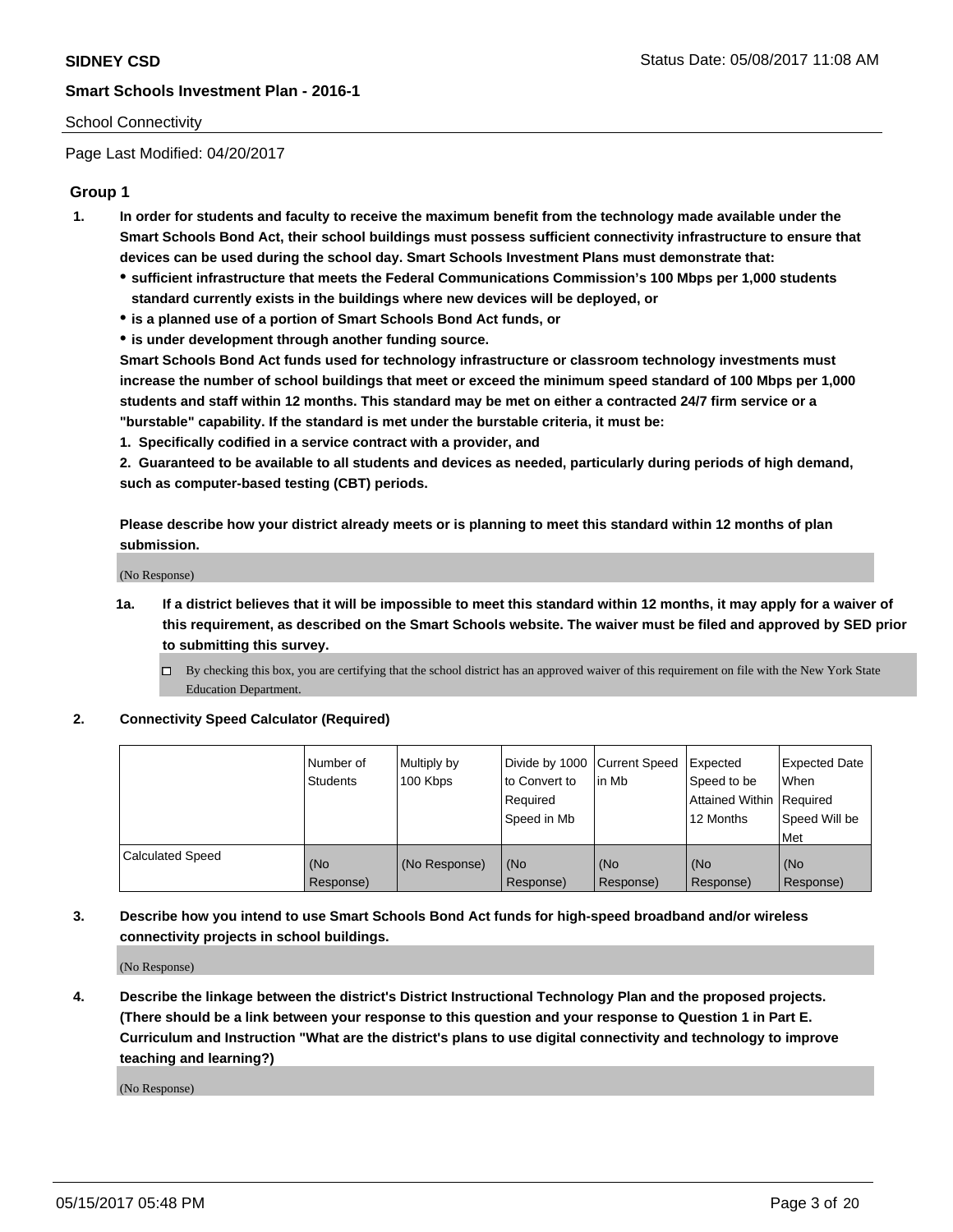#### School Connectivity

Page Last Modified: 04/20/2017

**5. If the district wishes to have students and staff access the Internet from wireless devices within the school building, or in close proximity to it, it must first ensure that it has a robust Wi-Fi network in place that has sufficient bandwidth to meet user demand.**

**Please describe how you have quantified this demand and how you plan to meet this demand.**

(No Response)

**6. As indicated on Page 5 of the guidance, the Office of Facilities Planning will have to conduct a preliminary review of all capital projects, including connectivity projects.**

**Please indicate on a separate row each project number given to you by the Office of Facilities Planning.**

| Project Number |  |
|----------------|--|
|                |  |
| (No Response)  |  |

**7. Certain high-tech security and connectivity infrastructure projects may be eligible for an expedited review process as determined by the Office of Facilities Planning.**

**Was your project deemed eligible for streamlined review?**

(No Response)

**8. Include the name and license number of the architect or engineer of record.**

| Name          | License Number |
|---------------|----------------|
| (No Response) | (No Response)  |

**9. If you are submitting an allocation for School Connectivity complete this table.**

**Note that the calculated Total at the bottom of the table must equal the Total allocation for this category that you entered in the SSIP Overview overall budget.** 

|                                            | Sub-          |
|--------------------------------------------|---------------|
|                                            | Allocation    |
| Network/Access Costs                       | (No Response) |
| Outside Plant Costs                        | (No Response) |
| School Internal Connections and Components | (No Response) |
| <b>Professional Services</b>               | (No Response) |
| Testing                                    | (No Response) |
| <b>Other Upfront Costs</b>                 | (No Response) |
| <b>Other Costs</b>                         | (No Response) |
| Totals:                                    | 0             |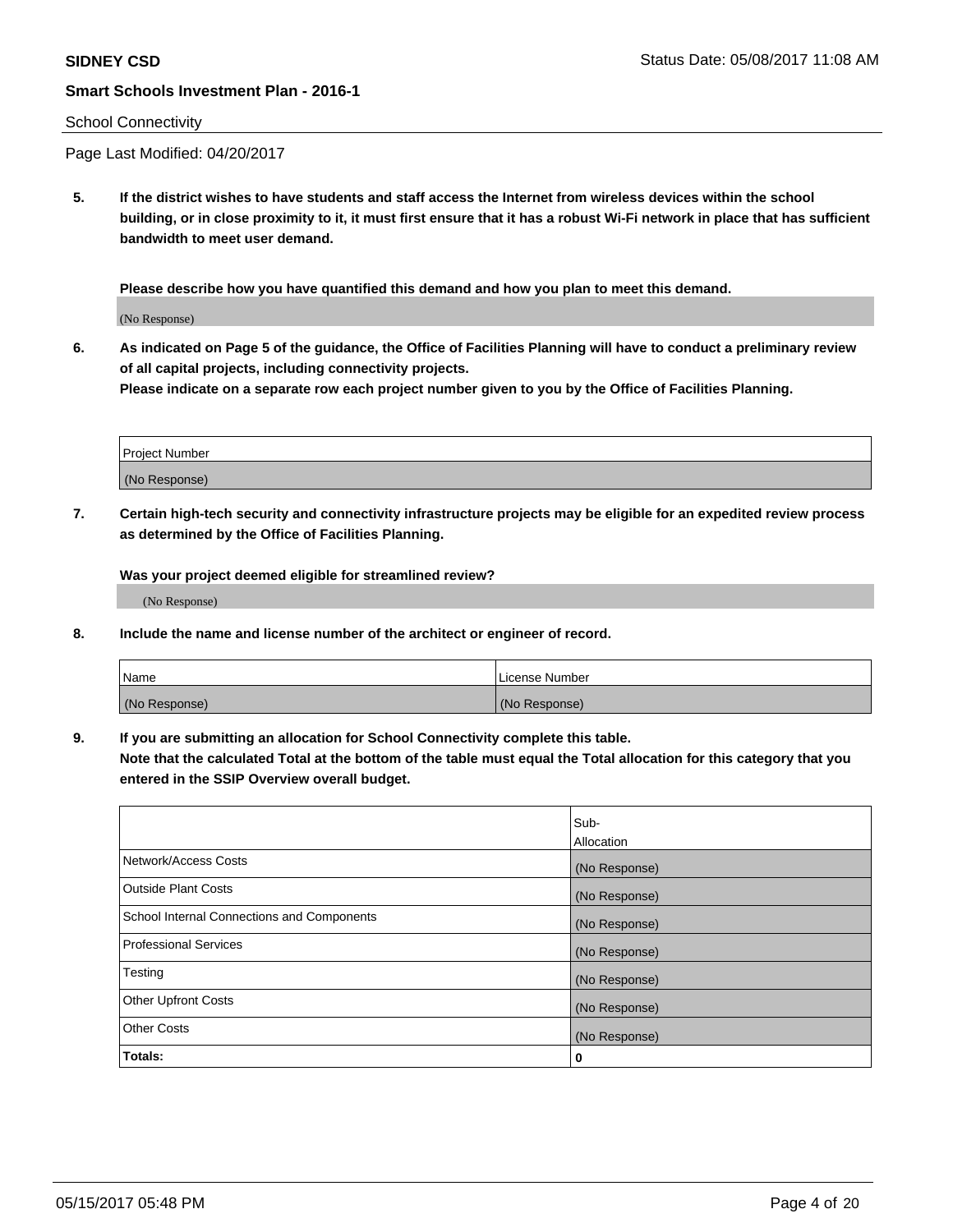#### School Connectivity

Page Last Modified: 04/20/2017

**10. Please detail the type, quantity, per unit cost and total cost of the eligible items under each sub-category. This is especially important for any expenditures listed under the "Other" category. All expenditures must be eligible for tax-exempt financing to be reimbursed through the SSBA. Sufficient detail must be provided so that we can verify this is the case. If you have any questions, please contact us directly through smartschools@nysed.gov. NOTE: Wireless Access Points should be included in this category, not under Classroom Educational Technology, except those that will be loaned/purchased for nonpublic schools.**

| Select the allowable expenditure | Item to be purchased | Quantity      | Cost per Item | Total Cost    |
|----------------------------------|----------------------|---------------|---------------|---------------|
| type.                            |                      |               |               |               |
| Repeat to add another item under |                      |               |               |               |
| each type.                       |                      |               |               |               |
| (No Response)                    | (No Response)        | (No Response) | (No Response) | (No Response) |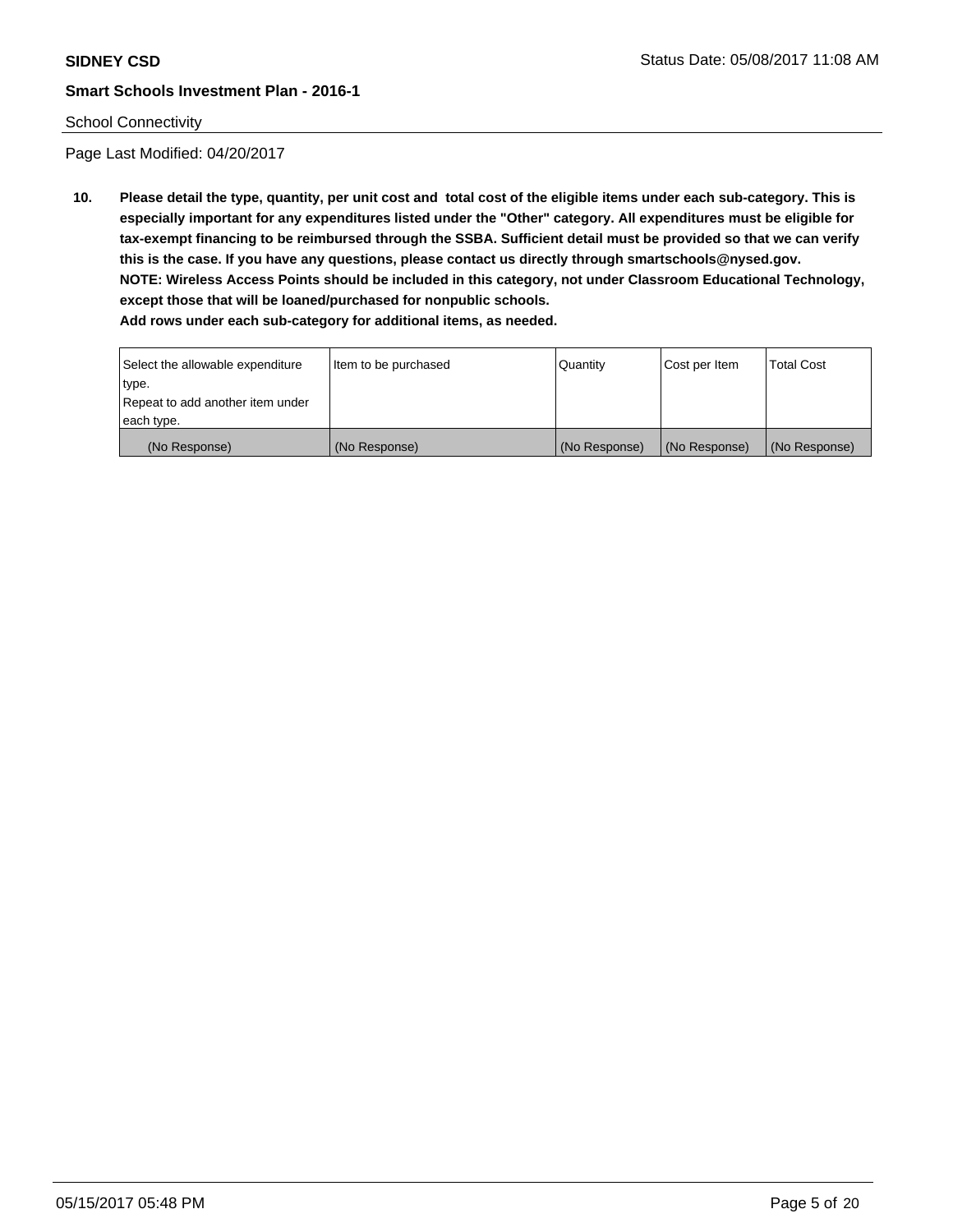Community Connectivity (Broadband and Wireless)

Page Last Modified: 04/20/2017

#### **Group 1**

**1. Describe how you intend to use Smart Schools Bond Act funds for high-speed broadband and/or wireless connectivity projects in the community.**

(No Response)

**2. Please describe how the proposed project(s) will promote student achievement and increase student and/or staff access to the Internet in a manner that enhances student learning and/or instruction outside of the school day and/or school building.**

(No Response)

**3. Community connectivity projects must comply with all the necessary local building codes and regulations (building and related permits are not required prior to plan submission).**

 $\Box$  I certify that we will comply with all the necessary local building codes and regulations.

**4. Please describe the physical location of the proposed investment.**

(No Response)

**5. Please provide the initial list of partners participating in the Community Connectivity Broadband Project, along with their Federal Tax Identification (Employer Identification) number.**

| <b>Project Partners</b> | Federal ID#     |
|-------------------------|-----------------|
| (No Response)           | l (No Response) |

**6. If you are submitting an allocation for Community Connectivity, complete this table. Note that the calculated Total at the bottom of the table must equal the Total allocation for this category that you entered in the SSIP Overview overall budget.**

|                                    | Sub-Allocation |
|------------------------------------|----------------|
| Network/Access Costs               | (No Response)  |
| Outside Plant Costs                | (No Response)  |
| <b>Tower Costs</b>                 | (No Response)  |
| <b>Customer Premises Equipment</b> | (No Response)  |
| <b>Professional Services</b>       | (No Response)  |
| Testing                            | (No Response)  |
| <b>Other Upfront Costs</b>         | (No Response)  |
| <b>Other Costs</b>                 | (No Response)  |
| Totals:                            | 0              |

**7. Please detail the type, quantity, per unit cost and total cost of the eligible items under each sub-category. This is especially important for any expenditures listed under the "Other" category. All expenditures must be capital-bond eligible to be reimbursed through the SSBA. If you have any questions, please contact us directly through smartschools@nysed.gov.**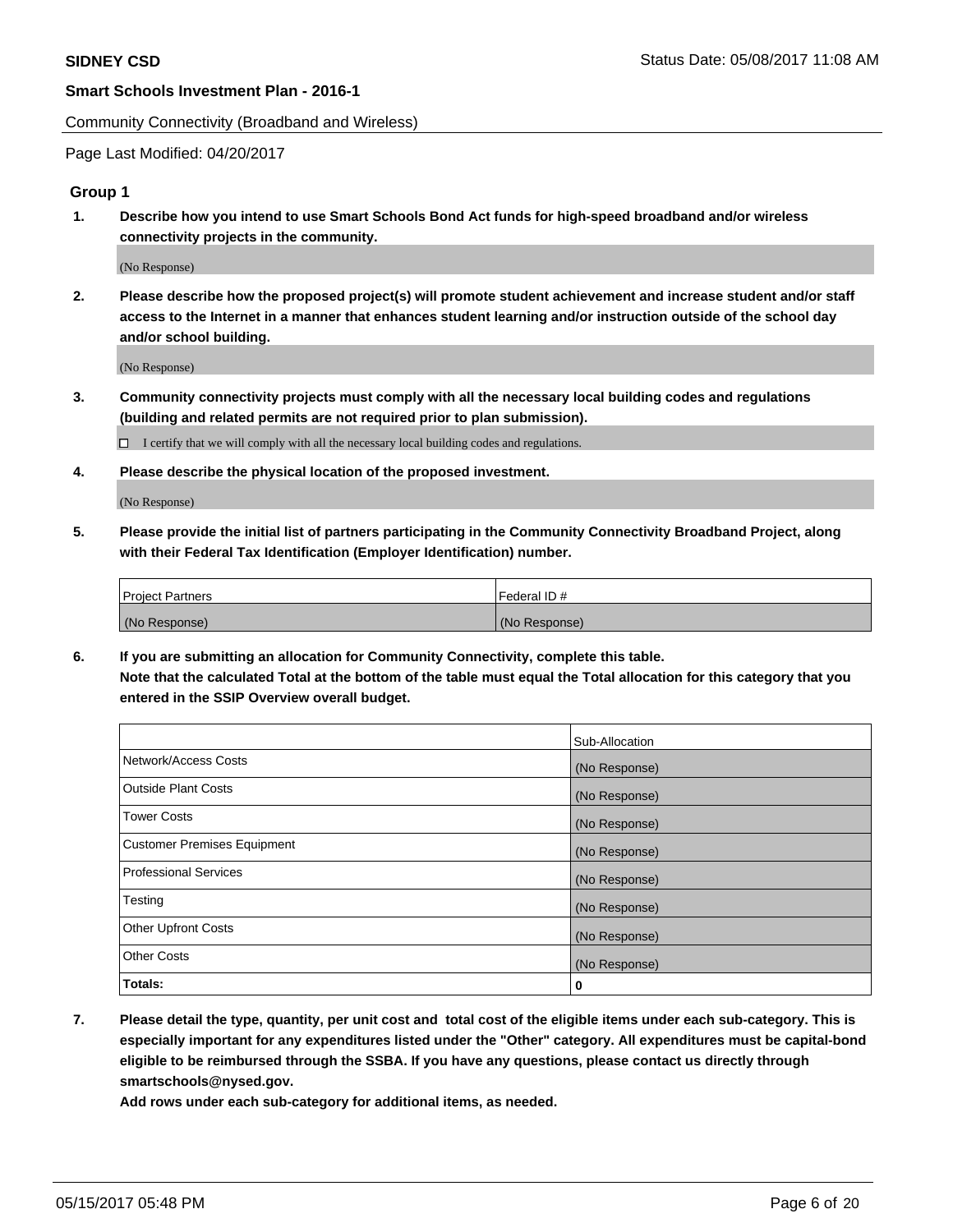Community Connectivity (Broadband and Wireless)

Page Last Modified: 04/20/2017

| Select the allowable expenditure | Item to be purchased | Quantity      | Cost per Item | <b>Total Cost</b> |
|----------------------------------|----------------------|---------------|---------------|-------------------|
| type.                            |                      |               |               |                   |
| Repeat to add another item under |                      |               |               |                   |
| each type.                       |                      |               |               |                   |
| (No Response)                    | (No Response)        | (No Response) | (No Response) | (No Response)     |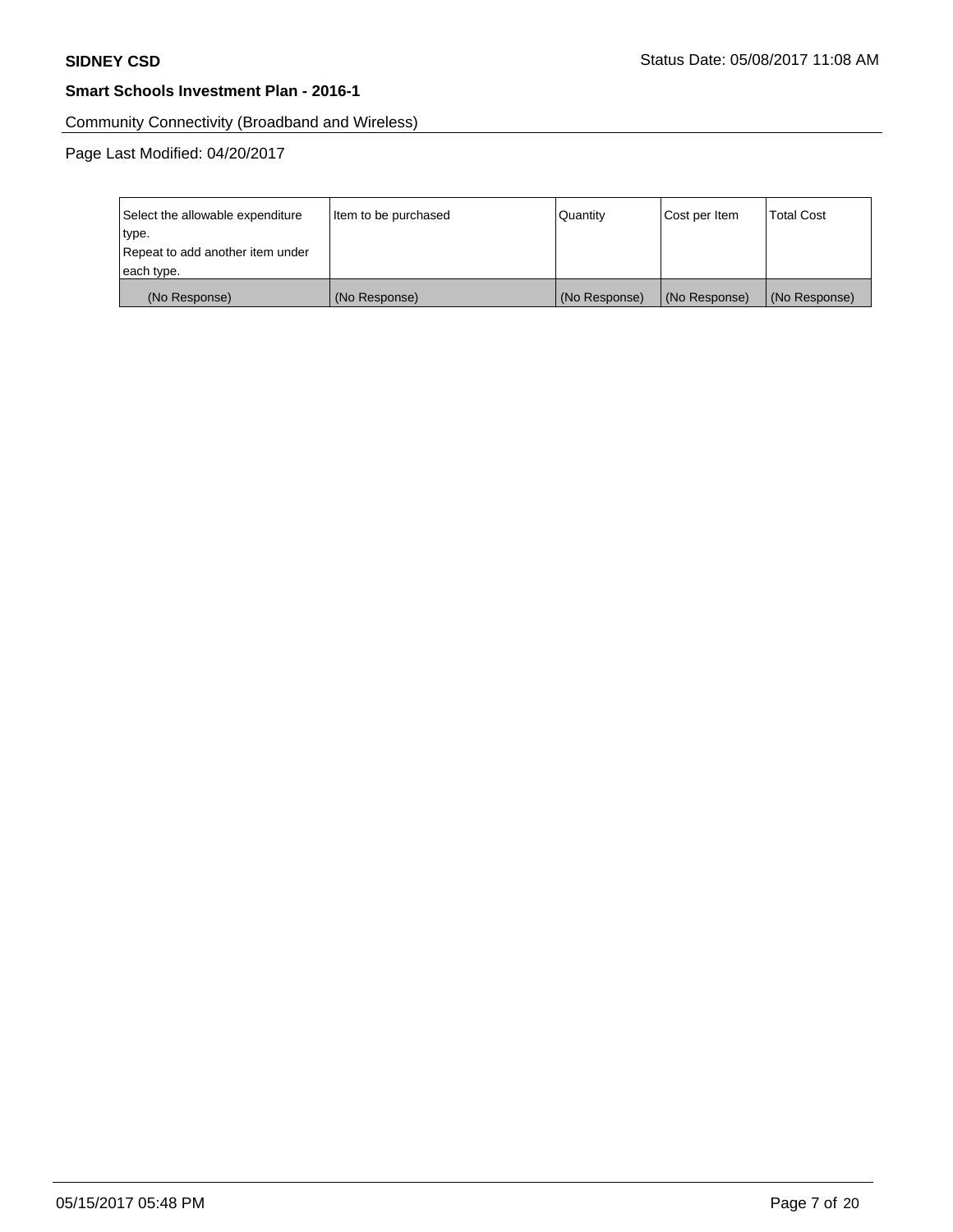#### Classroom Learning Technology

Page Last Modified: 04/20/2017

## **Questions**

**1. In order for students and faculty to receive the maximum benefit from the technology made available under the Smart Schools Bond Act, their school buildings must possess sufficient connectivity infrastructure to ensure that devices can be used during the school day. Smart Schools Investment Plans must demonstrate that sufficient infrastructure that meets the Federal Communications Commission's 100 Mbps per 1,000 students standard currently exists in the buildings where new devices will be deployed, or is a planned use of a portion of Smart Schools Bond Act funds, or is under development through another funding source.**

**Smart Schools Bond Act funds used for technology infrastructure or classroom technology investments must increase the number of school buildings that meet or exceed the minimum speed standard of 100 Mbps per 1,000 students and staff within 12 months. This standard may be met on either a contracted 24/7 firm service or a "burstable" capability. If the standard is met under the burstable criteria, it must be:**

- **1. Specifically codified in a service contract with a provider, and**
- **2. Guaranteed to be available to all students and devices as needed, particularly during periods of high demand, such as computer-based testing (CBT) periods.**

**Please describe how your district already meets or is planning to meet this standard within 12 months of plan submission.**

(No Response)

- **1a. If a district believes that it will be impossible to meet this standard within 12 months, it may apply for a waiver of this requirement, as described on the Smart Schools website. The waiver must be filed and approved by SED prior to submitting this survey.**
	- $\Box$  By checking this box, you are certifying that the school district has an approved waiver of this requirement on file with the New York State Education Department.

#### **2. Connectivity Speed Calculator (Required)**

|                         | l Number of<br>Students | Multiply by<br>100 Kbps | Divide by 1000   Current Speed<br>to Convert to<br>Required<br>Speed in Mb | l in Mb          | Expected<br>Speed to be<br>Attained Within Required<br>12 Months | <b>Expected Date</b><br>When<br>Speed Will be<br>Met |
|-------------------------|-------------------------|-------------------------|----------------------------------------------------------------------------|------------------|------------------------------------------------------------------|------------------------------------------------------|
| <b>Calculated Speed</b> | (No<br>Response)        | (No Response)           | (No<br>Response)                                                           | (No<br>Response) | (No<br>Response)                                                 | (No<br>Response)                                     |

**3. If the district wishes to have students and staff access the Internet from wireless devices within the school building, or in close proximity to it, it must first ensure that it has a robust Wi-Fi network in place that has sufficient bandwidth to meet user demand.**

**Please describe how you have quantified this demand and how you plan to meet this demand.**

(No Response)

**4. All New York State public school districts are required to complete and submit an Instructional Technology Plan survey to the New York State Education Department in compliance with Section 753 of the Education Law and per Part 100.12 of the Commissioner's Regulations.**

**Districts that include educational technology purchases as part of their Smart Schools Investment Plan must have a submitted and approved Instructional Technology Plan survey on file with the New York State Education Department.**

 $\Box$  By checking this box, you are certifying that the school district has an approved Instructional Technology Plan survey on file with the New York State Education Department.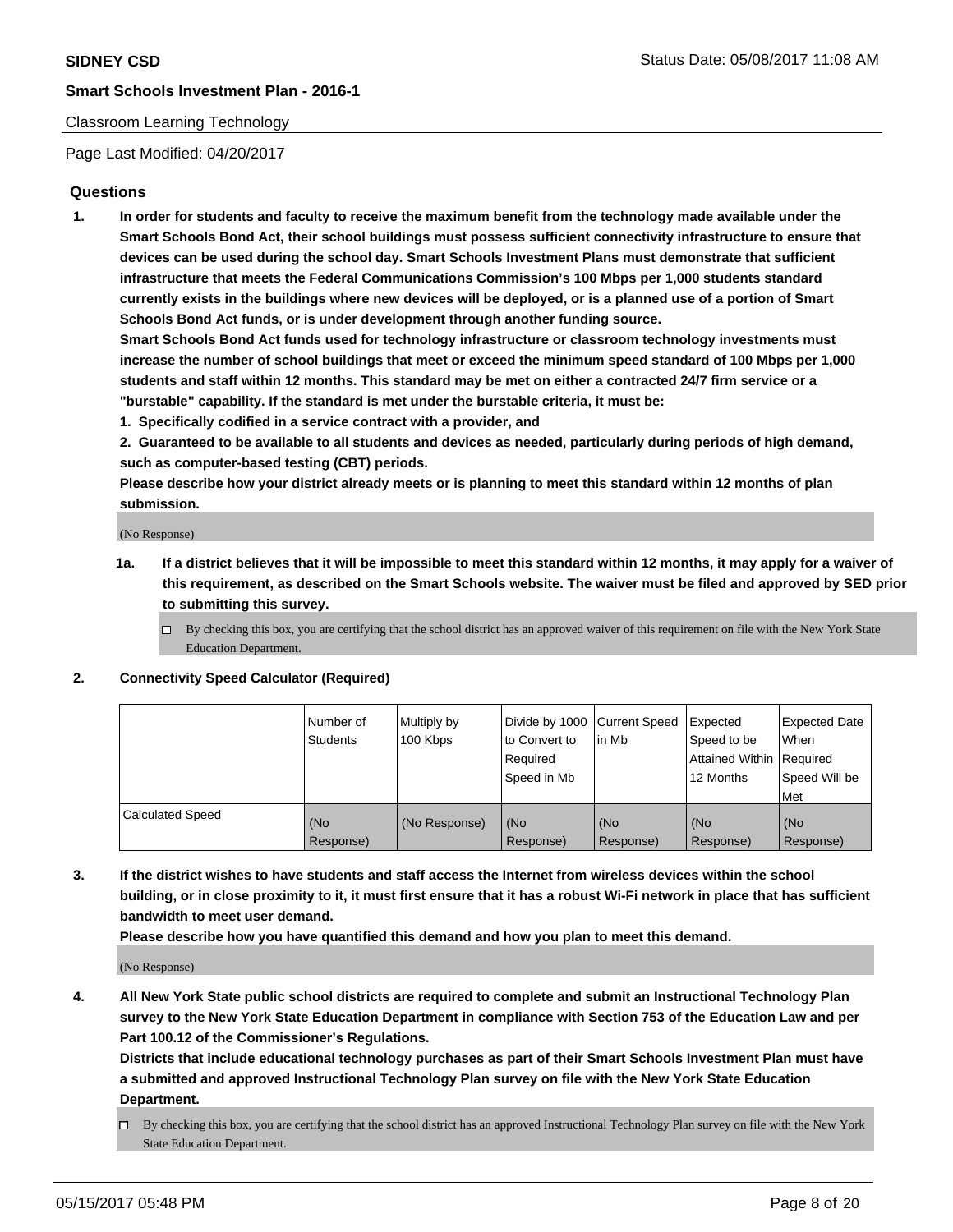#### Classroom Learning Technology

Page Last Modified: 04/20/2017

**5. Describe the devices you intend to purchase and their compatibility with existing or planned platforms or systems. Specifically address the adequacy of each facility's electrical, HVAC and other infrastructure necessary to install and support the operation of the planned technology.**

(No Response)

- **6. Describe how the proposed technology purchases will:**
	- **> enhance differentiated instruction;**
	- **> expand student learning inside and outside the classroom;**
	- **> benefit students with disabilities and English language learners; and**
	- **> contribute to the reduction of other learning gaps that have been identified within the district.**

**The expectation is that districts will place a priority on addressing the needs of students who struggle to succeed in a rigorous curriculum. Responses in this section should specifically address this concern and align with the district's Instructional Technology Plan (in particular Question 2 of E. Curriculum and Instruction: "Does the district's instructional technology plan address the needs of students with disabilities to ensure equitable access to instruction, materials and assessments?" and Question 3 of the same section: "Does the district's instructional technology plan address the provision of assistive technology specifically for students with disabilities to ensure access to and participation in the general curriculum?"**

(No Response)

**7. Where appropriate, describe how the proposed technology purchases will enhance ongoing communication with parents and other stakeholders and help the district facilitate technology-based regional partnerships, including distance learning and other efforts.**

(No Response)

**8. Describe the district's plan to provide professional development to ensure that administrators, teachers and staff can employ the technology purchased to enhance instruction successfully.**

**Note: This response should be aligned and expanded upon in accordance with your district's response to Question 1 of F. Professional Development of your Instructional Technology Plan: "Please provide a summary of professional development offered to teachers and staff, for the time period covered by this plan, to support technology to enhance teaching and learning. Please include topics, audience and method of delivery within your summary."**

(No Response)

- **9. Districts must contact the SUNY/CUNY teacher preparation program that supplies the largest number of the district's new teachers to request advice on innovative uses and best practices at the intersection of pedagogy and educational technology.**
	- By checking this box, you certify that you have contacted the SUNY/CUNY teacher preparation program that supplies the largest number of your new teachers to request advice on these issues.
	- **9a. Please enter the name of the SUNY or CUNY Institution that you contacted.**

(No Response)

**9b. Enter the primary Institution phone number.**

(No Response)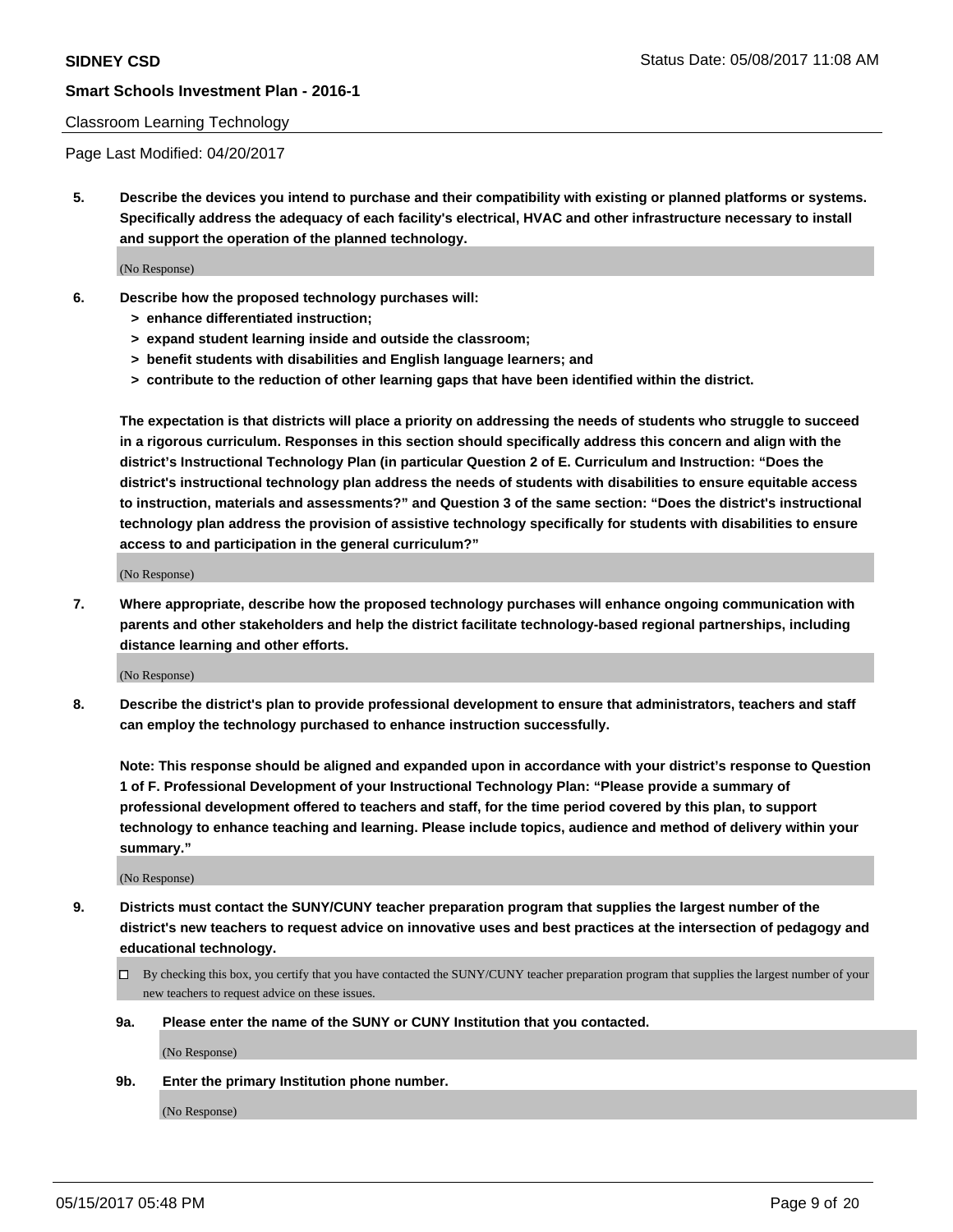#### Classroom Learning Technology

Page Last Modified: 04/20/2017

**9c. Enter the name of the contact person with whom you consulted and/or will be collaborating with on innovative uses of technology and best practices.**

(No Response)

**10. A district whose Smart Schools Investment Plan proposes the purchase of technology devices and other hardware must account for nonpublic schools in the district.**

**Are there nonpublic schools within your school district?**

Yes

 $\square$  No

**11. Nonpublic Classroom Technology Loan Calculator**

**The Smart Schools Bond Act provides that any Classroom Learning Technology purchases made using Smart Schools funds shall be lent, upon request, to nonpublic schools in the district. However, no school district shall be required to loan technology in amounts greater than the total obtained and spent on technology pursuant to the Smart Schools Bond Act and the value of such loan may not exceed the total of \$250 multiplied by the nonpublic school enrollment in the base year at the time of enactment.**

**See:**

**http://www.p12.nysed.gov/mgtserv/smart\_schools/docs/Smart\_Schools\_Bond\_Act\_Guidance\_04.27.15\_Final.pdf.**

|                                       | 1. Classroom   | l 2. Public   | 3. Nonpublic | l 4. Sum of | 15. Total Per                                                                                 | 6. Total       |
|---------------------------------------|----------------|---------------|--------------|-------------|-----------------------------------------------------------------------------------------------|----------------|
|                                       | Technology     | Enrollment    | Enrollment   | Public and  | Pupil Sub-                                                                                    | Nonpublic Loan |
|                                       | Sub-allocation | $(2014 - 15)$ | $(2014-15)$  | l Nonpublic | allocation                                                                                    | Amount         |
|                                       |                |               |              | Enrollment  |                                                                                               |                |
| Calculated Nonpublic Loan<br>  Amount |                |               |              |             | (No Response)   (No Response)   (No Response)   (No Response)   (No Response)   (No Response) |                |

**12. To ensure the sustainability of technology purchases made with Smart Schools funds, districts must demonstrate a long-term plan to maintain and replace technology purchases supported by Smart Schools Bond Act funds. This sustainability plan shall demonstrate a district's capacity to support recurring costs of use that are ineligible for Smart Schools Bond Act funding such as device maintenance, technical support, Internet and wireless fees, maintenance of hotspots, staff professional development, building maintenance and the replacement of incidental items. Further, such a sustainability plan shall include a long-term plan for the replacement of purchased devices and equipment at the end of their useful life with other funding sources.**

 $\Box$  By checking this box, you certify that the district has a sustainability plan as described above.

**13. Districts must ensure that devices purchased with Smart Schools Bond funds will be distributed, prepared for use, maintained and supported appropriately. Districts must maintain detailed device inventories in accordance with generally accepted accounting principles.**

By checking this box, you certify that the district has a distribution and inventory management plan and system in place.

**14. If you are submitting an allocation for Classroom Learning Technology complete this table. Note that the calculated Total at the bottom of the table must equal the Total allocation for this category that you entered in the SSIP Overview overall budget.**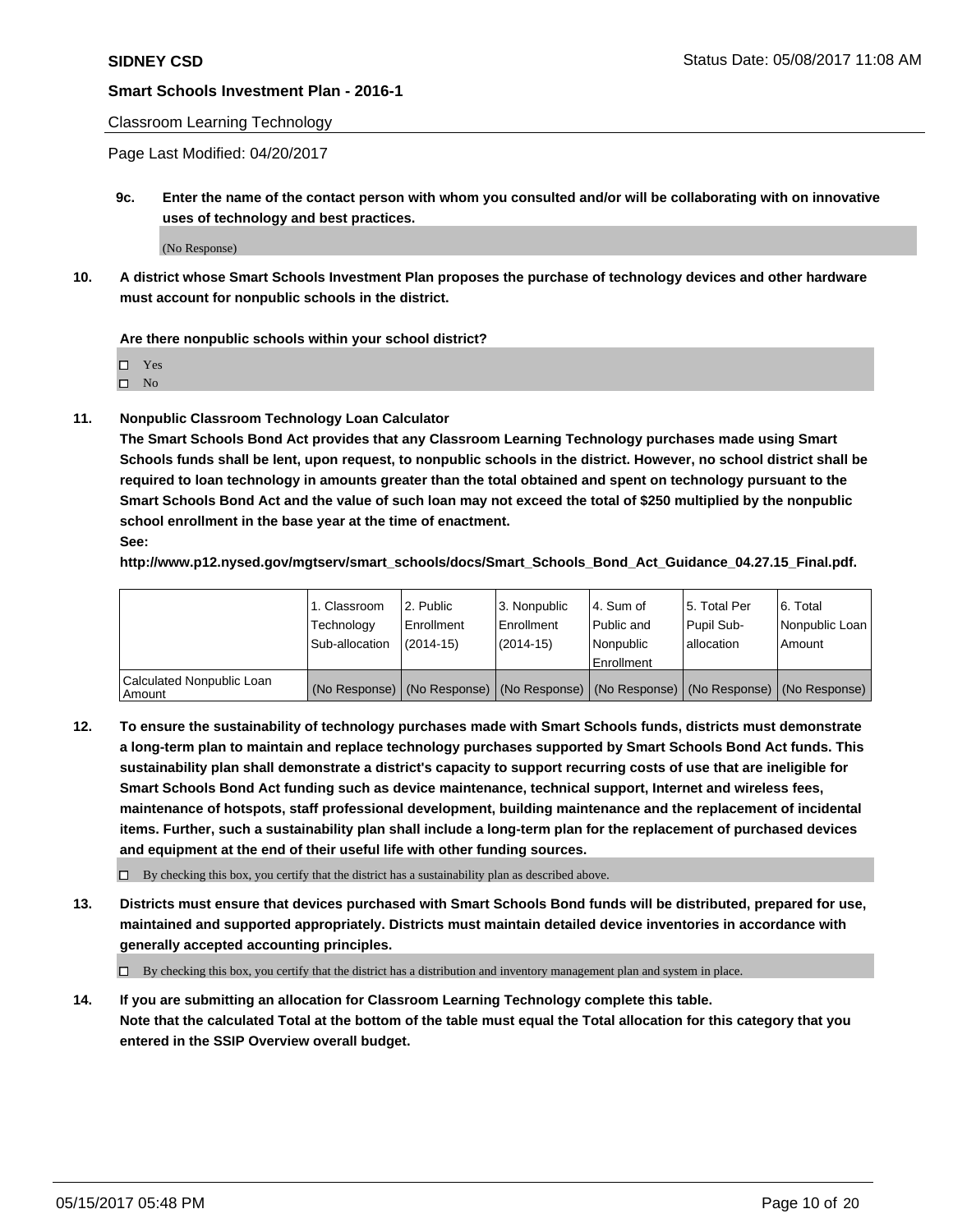# Classroom Learning Technology

Page Last Modified: 04/20/2017

|                          | Sub-Allocation |
|--------------------------|----------------|
| Interactive Whiteboards  | (No Response)  |
| Computer Servers         | (No Response)  |
| <b>Desktop Computers</b> | (No Response)  |
| <b>Laptop Computers</b>  | (No Response)  |
| <b>Tablet Computers</b>  | (No Response)  |
| <b>Other Costs</b>       | (No Response)  |
| Totals:                  | 0              |

**15. Please detail the type, quantity, per unit cost and total cost of the eligible items under each sub-category. This is especially important for any expenditures listed under the "Other" category. All expenditures must be capital-bond eligible to be reimbursed through the SSBA. If you have any questions, please contact us directly through smartschools@nysed.gov.**

**Please specify in the "Item to be Purchased" field which specific expenditures and items are planned to meet the district's nonpublic loan requirement, if applicable.**

**NOTE: Wireless Access Points that will be loaned/purchased for nonpublic schools should ONLY be included in this category, not under School Connectivity, where public school districts would list them.**

| Select the allowable expenditure | Iltem to be Purchased | Quantity      | Cost per Item | <b>Total Cost</b> |
|----------------------------------|-----------------------|---------------|---------------|-------------------|
| type.                            |                       |               |               |                   |
| Repeat to add another item under |                       |               |               |                   |
| each type.                       |                       |               |               |                   |
| (No Response)                    | (No Response)         | (No Response) | (No Response) | (No Response)     |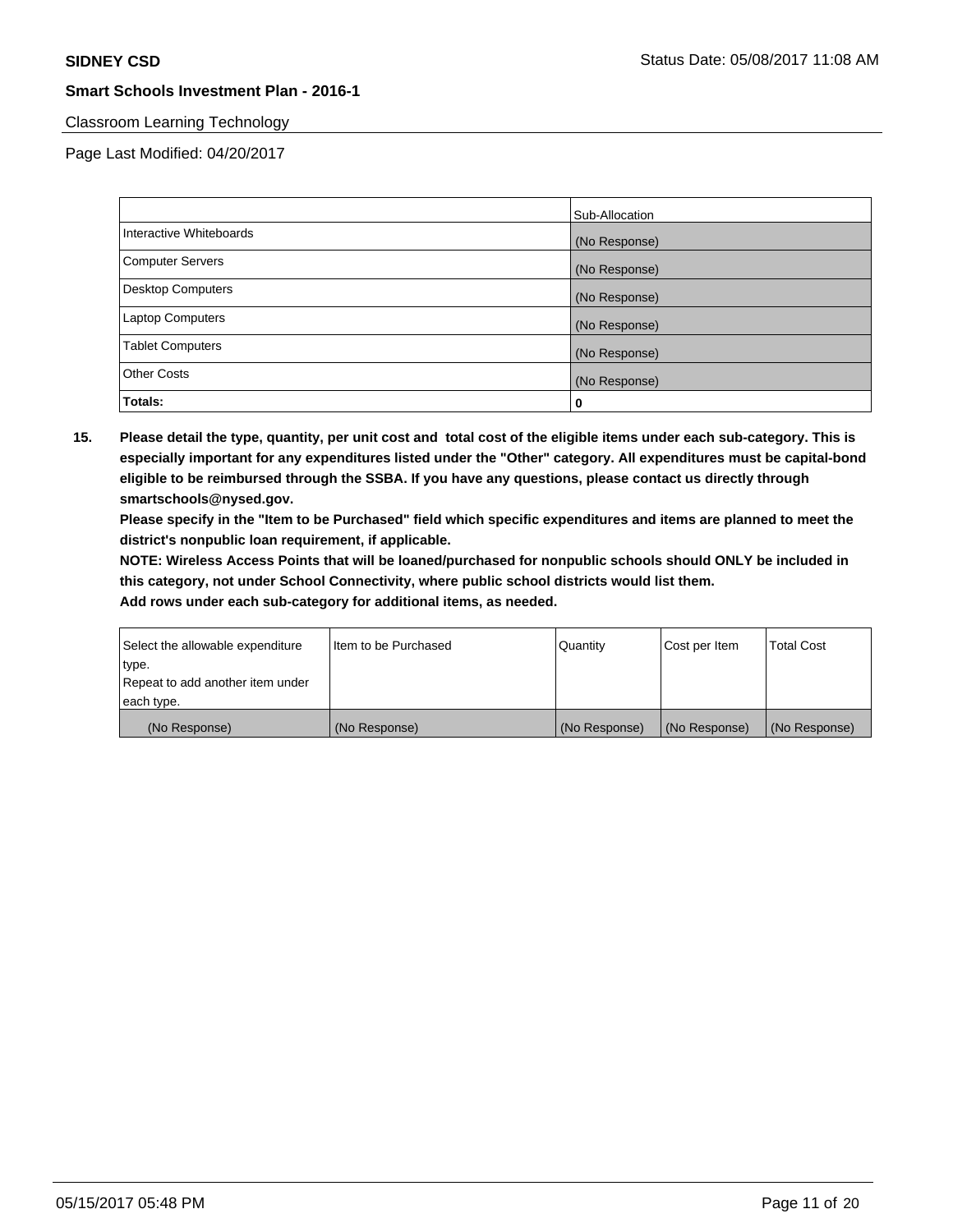#### Pre-Kindergarten Classrooms

Page Last Modified: 04/20/2017

# **Group 1**

**1. Provide information regarding how and where the district is currently serving pre-kindergarten students and justify the need for additional space with enrollment projections over 3 years.**

(No Response)

- **2. Describe the district's plan to construct, enhance or modernize education facilities to accommodate prekindergarten programs. Such plans must include:**
	- **Specific descriptions of what the district intends to do to each space;**
	- **An affirmation that pre-kindergarten classrooms will contain a minimum of 900 square feet per classroom;**
	- **The number of classrooms involved;**
	- **The approximate construction costs per classroom; and**
	- **Confirmation that the space is district-owned or has a long-term lease that exceeds the probable useful life of the improvements.**

(No Response)

**3. Smart Schools Bond Act funds may only be used for capital construction costs. Describe the type and amount of additional funds that will be required to support ineligible ongoing costs (e.g. instruction, supplies) associated with any additional pre-kindergarten classrooms that the district plans to add.**

(No Response)

**4. All plans and specifications for the erection, repair, enlargement or remodeling of school buildings in any public school district in the State must be reviewed and approved by the Commissioner. Districts that plan capital projects using their Smart Schools Bond Act funds will undergo a Preliminary Review Process by the Office of Facilities Planning.**

**Please indicate on a separate row each project number given to you by the Office of Facilities Planning.**

| Project Number |  |
|----------------|--|
| (No Response)  |  |

**5. If you have made an allocation for Pre-Kindergarten Classrooms, complete this table. Note that the calculated Total at the bottom of the table must equal the Total allocation for this category that you entered in the SSIP Overview overall budget.**

| Totals:                                  | 0              |
|------------------------------------------|----------------|
| Other Costs                              | (No Response)  |
| Enhance/Modernize Educational Facilities | (No Response)  |
| Construct Pre-K Classrooms               | (No Response)  |
|                                          | Sub-Allocation |

**6. Please detail the type, quantity, per unit cost and total cost of the eligible items under each sub-category. This is especially important for any expenditures listed under the "Other" category. All expenditures must be capital-bond eligible to be reimbursed through the SSBA. If you have any questions, please contact us directly through smartschools@nysed.gov.**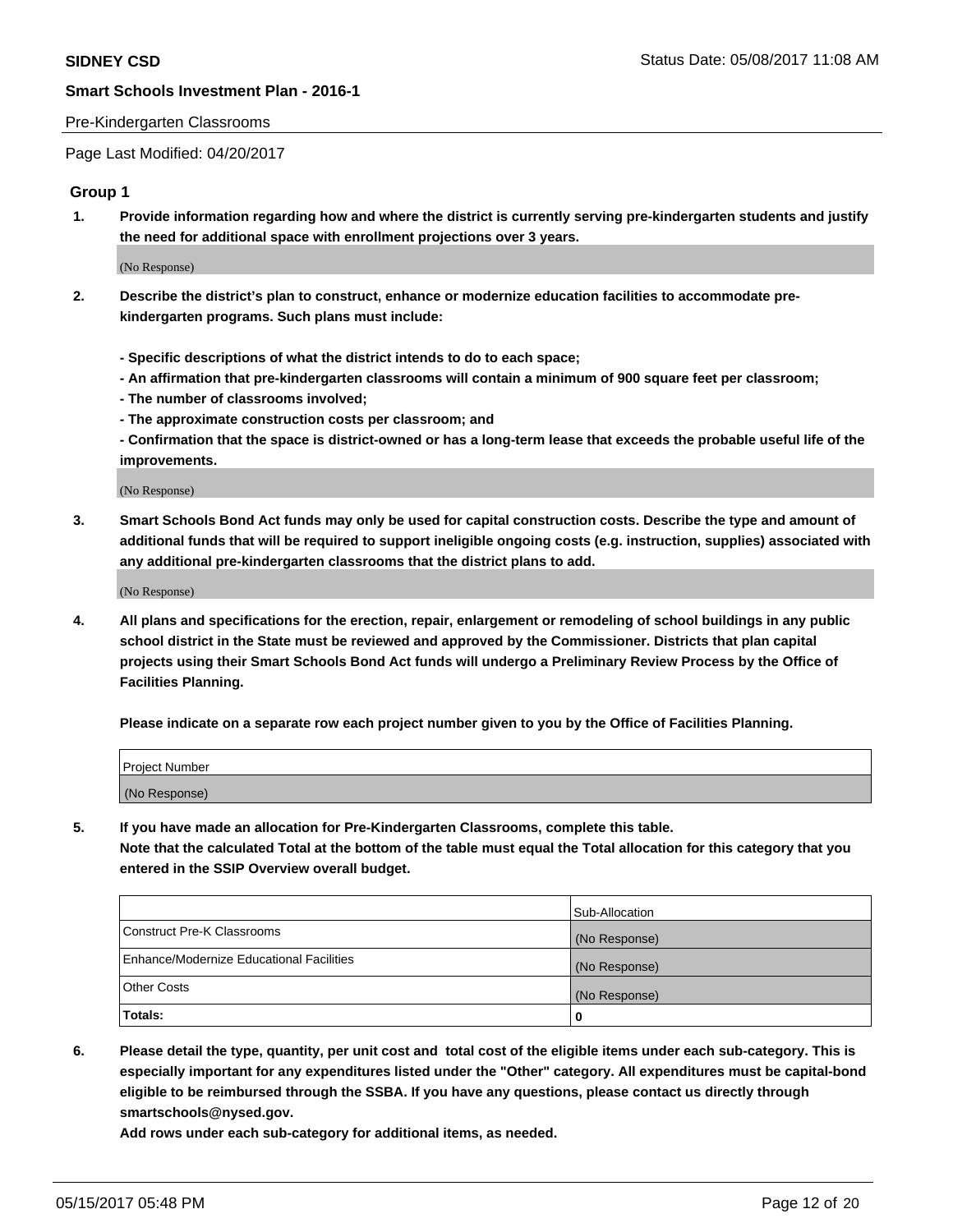# Pre-Kindergarten Classrooms

Page Last Modified: 04/20/2017

| Select the allowable expenditure | Item to be purchased | Quantity      | Cost per Item | <b>Total Cost</b> |
|----------------------------------|----------------------|---------------|---------------|-------------------|
| type.                            |                      |               |               |                   |
| Repeat to add another item under |                      |               |               |                   |
| each type.                       |                      |               |               |                   |
| (No Response)                    | (No Response)        | (No Response) | (No Response) | (No Response)     |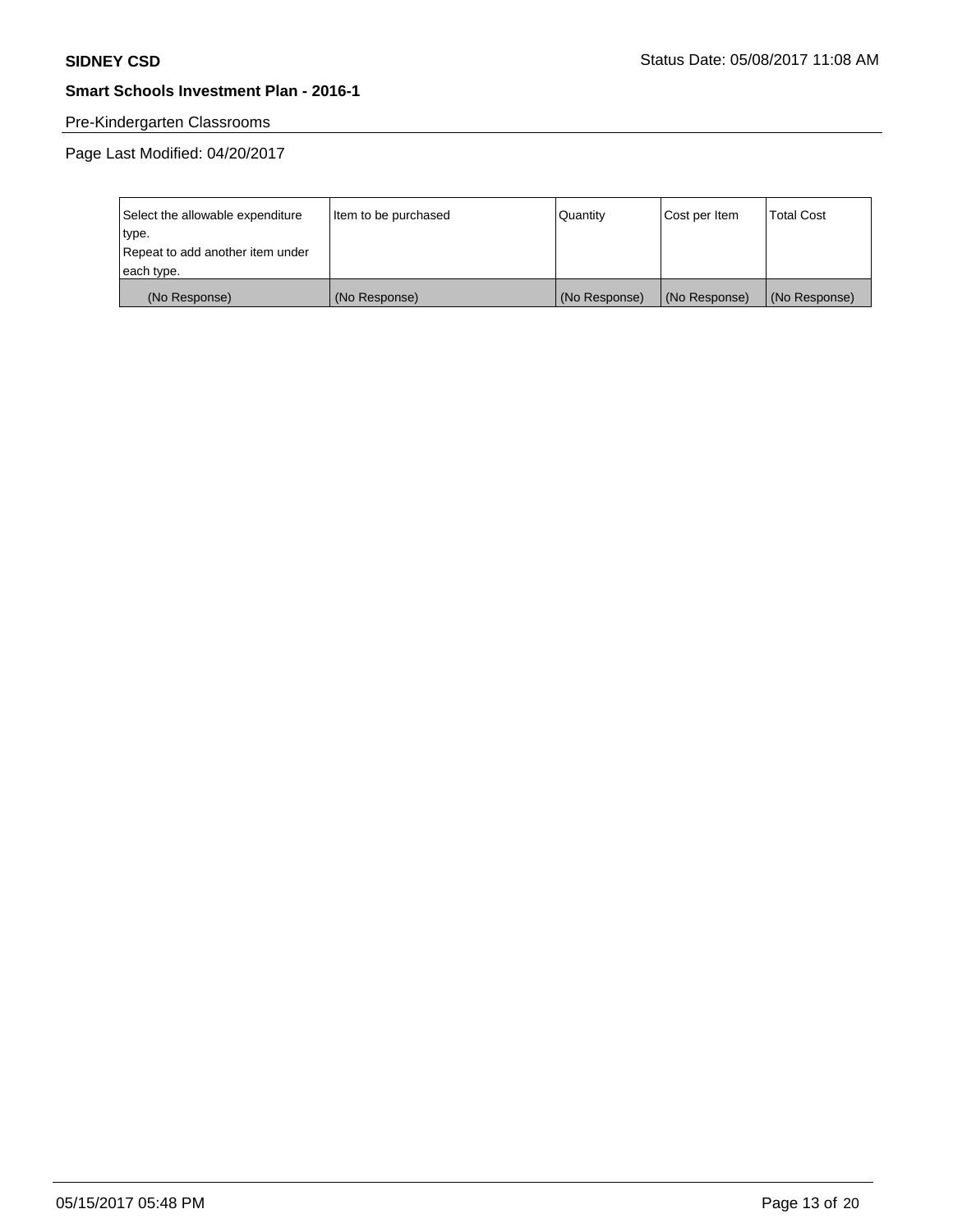#### Replace Transportable Classrooms

Page Last Modified: 04/20/2017

#### **Group 1**

**1. Describe the district's plan to construct, enhance or modernize education facilities to provide high-quality instructional space by replacing transportable classrooms.**

(No Response)

**2. All plans and specifications for the erection, repair, enlargement or remodeling of school buildings in any public school district in the State must be reviewed and approved by the Commissioner. Districts that plan capital projects using their Smart Schools Bond Act funds will undergo a Preliminary Review Process by the Office of Facilities Planning.**

**Please indicate on a separate row each project number given to you by the Office of Facilities Planning.**

| Project Number |  |
|----------------|--|
| (No Response)  |  |

**3. For large projects that seek to blend Smart Schools Bond Act dollars with other funds, please note that Smart Schools Bond Act funds can be allocated on a pro rata basis depending on the number of new classrooms built that directly replace transportable classroom units.**

**If a district seeks to blend Smart Schools Bond Act dollars with other funds describe below what other funds are being used and what portion of the money will be Smart Schools Bond Act funds.**

(No Response)

**4. If you have made an allocation for Replace Transportable Classrooms, complete this table. Note that the calculated Total at the bottom of the table must equal the Total allocation for this category that you entered in the SSIP Overview overall budget.**

|                                                | Sub-Allocation |
|------------------------------------------------|----------------|
| Construct New Instructional Space              | (No Response)  |
| Enhance/Modernize Existing Instructional Space | (No Response)  |
| Other Costs                                    | (No Response)  |
| Totals:                                        | 0              |

**5. Please detail the type, quantity, per unit cost and total cost of the eligible items under each sub-category. This is especially important for any expenditures listed under the "Other" category. All expenditures must be capital-bond eligible to be reimbursed through the SSBA. If you have any questions, please contact us directly through smartschools@nysed.gov.**

| Select the allowable expenditure | Item to be purchased | Quantity      | Cost per Item | <b>Total Cost</b> |
|----------------------------------|----------------------|---------------|---------------|-------------------|
| type.                            |                      |               |               |                   |
| Repeat to add another item under |                      |               |               |                   |
| each type.                       |                      |               |               |                   |
| (No Response)                    | (No Response)        | (No Response) | (No Response) | (No Response)     |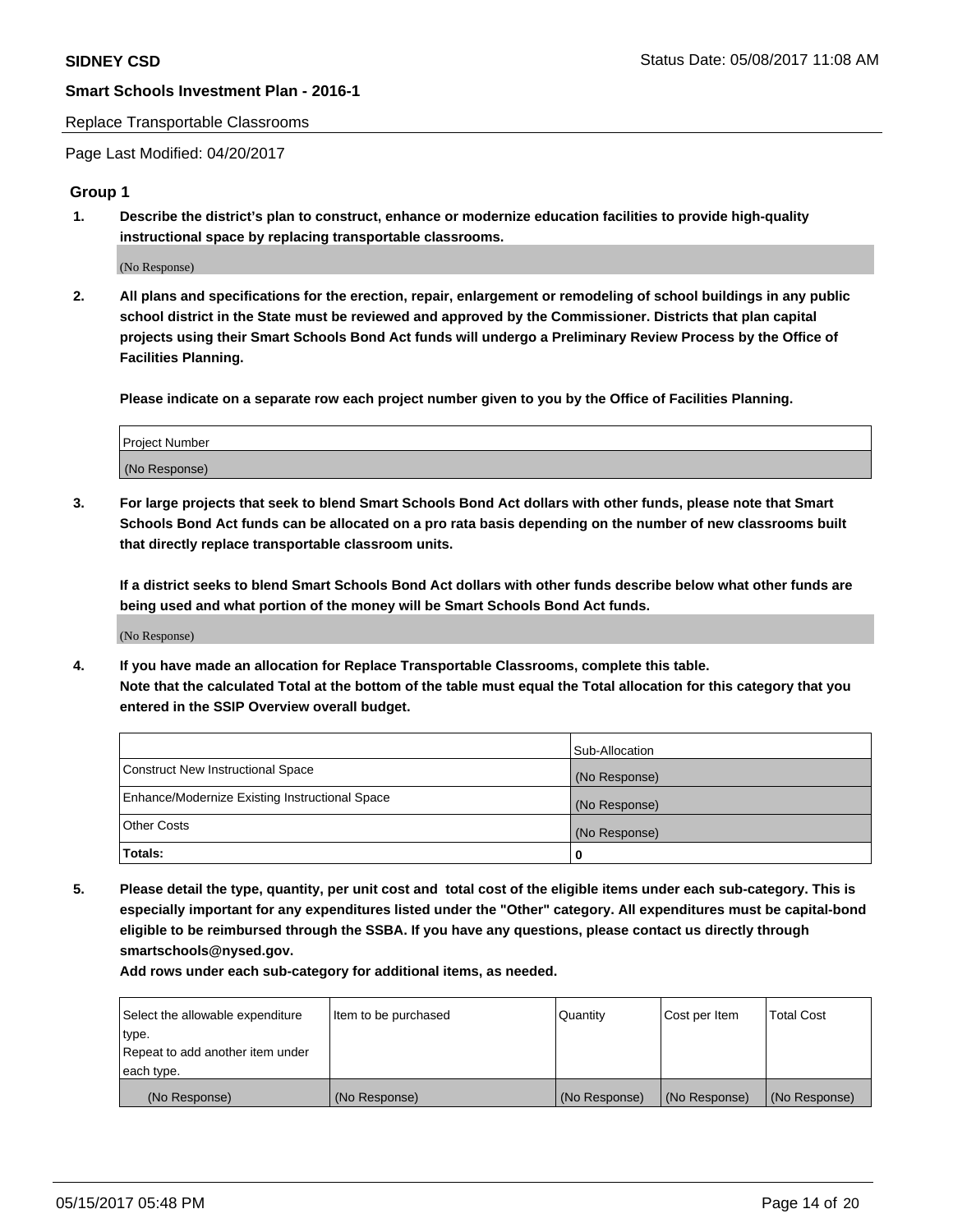#### High-Tech Security Features

Page Last Modified: 05/03/2017

## **Group 1**

**1. Describe how you intend to use Smart Schools Bond Act funds to install high-tech security features in school buildings and on school campuses.**

High School Secure Vestibule - The current main entrance to the High School is located down the corridor from the main office which makes it difficult to maintain a secure building during the school day when visitor's are entering the building. The proposed improvements include relocating the main office so it is adjacent to a new main entrance point and creating a secure vestibule to control access to the building during the school day. Elementary & Middle School Secure Vestibule - The Elementary and Middle Schools are located in one building however there are two seperate main entry points. The proposed improvements include creating a centralized main office adjacent to a new main entrance point and creating a secure vestibule to control access to the building.

Security Cameras - In its ongoing effort to improve security within the building the proposed improvements would replace the existing camera system with an IP based digital camera system at the Elementary, Middle and High School. Cameras would be placed on the exterior and interior of the building.

Access Control System - To better control access into the building all exterior doors will be equipped with an access control system to ensure tht all doors are kept locked throughout the school day and to monitor the access that is gained though all of the exterior doors.

**2. All plans and specifications for the erection, repair, enlargement or remodeling of school buildings in any public school district in the State must be reviewed and approved by the Commissioner. Districts that plan capital projects using their Smart Schools Bond Act funds will undergo a Preliminary Review Process by the Office of Facilities Planning.** 

**Please indicate on a separate row each project number given to you by the Office of Facilities Planning.**

| <b>Project Number</b>               |
|-------------------------------------|
| $12 - 16 - 01 - 06 - 0 - 001 - 018$ |
| 12-16-01-06-0-003-015               |
| 12-16-01-06-0-007-016               |

- **3. Was your project deemed eligible for streamlined Review?**
	- Yes
	- $\boxtimes$  No
- **4. Include the name and license number of the architect or engineer of record.**

| Name           | License Number |
|----------------|----------------|
| Steven Thesier | 33513          |

**5. If you have made an allocation for High-Tech Security Features, complete this table.**

**Note that the calculated Total at the bottom of the table must equal the Total allocation for this category that you entered in the SSIP Overview overall budget.**

| Totals:                                              | 1,092,000      |
|------------------------------------------------------|----------------|
| <b>Other Costs</b>                                   | 145,800        |
| Approved Door Hardening Project                      | (No Response)  |
| <b>Entry Control System</b>                          | 124,800        |
| <b>Electronic Security System</b>                    | 201,400        |
| Capital-Intensive Security Project (Standard Review) | 620,000        |
|                                                      | Sub-Allocation |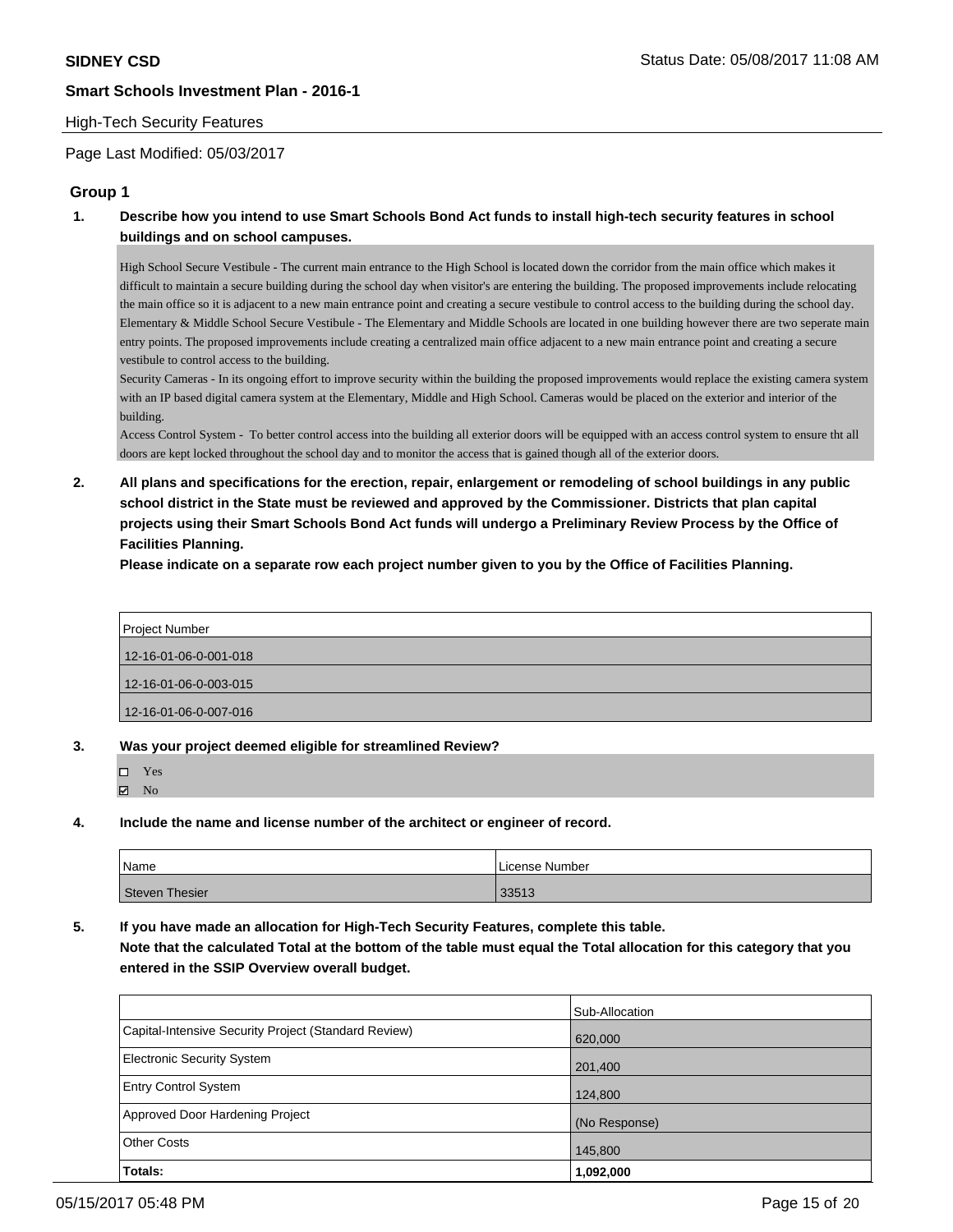# High-Tech Security Features

Page Last Modified: 05/03/2017

**6. Please detail the type, quantity, per unit cost and total cost of the eligible items under each sub-category. This is especially important for any expenditures listed under the "Other" category. All expenditures must be capital-bond eligible to be reimbursed through the SSBA. If you have any questions, please contact us directly through smartschools@nysed.gov.**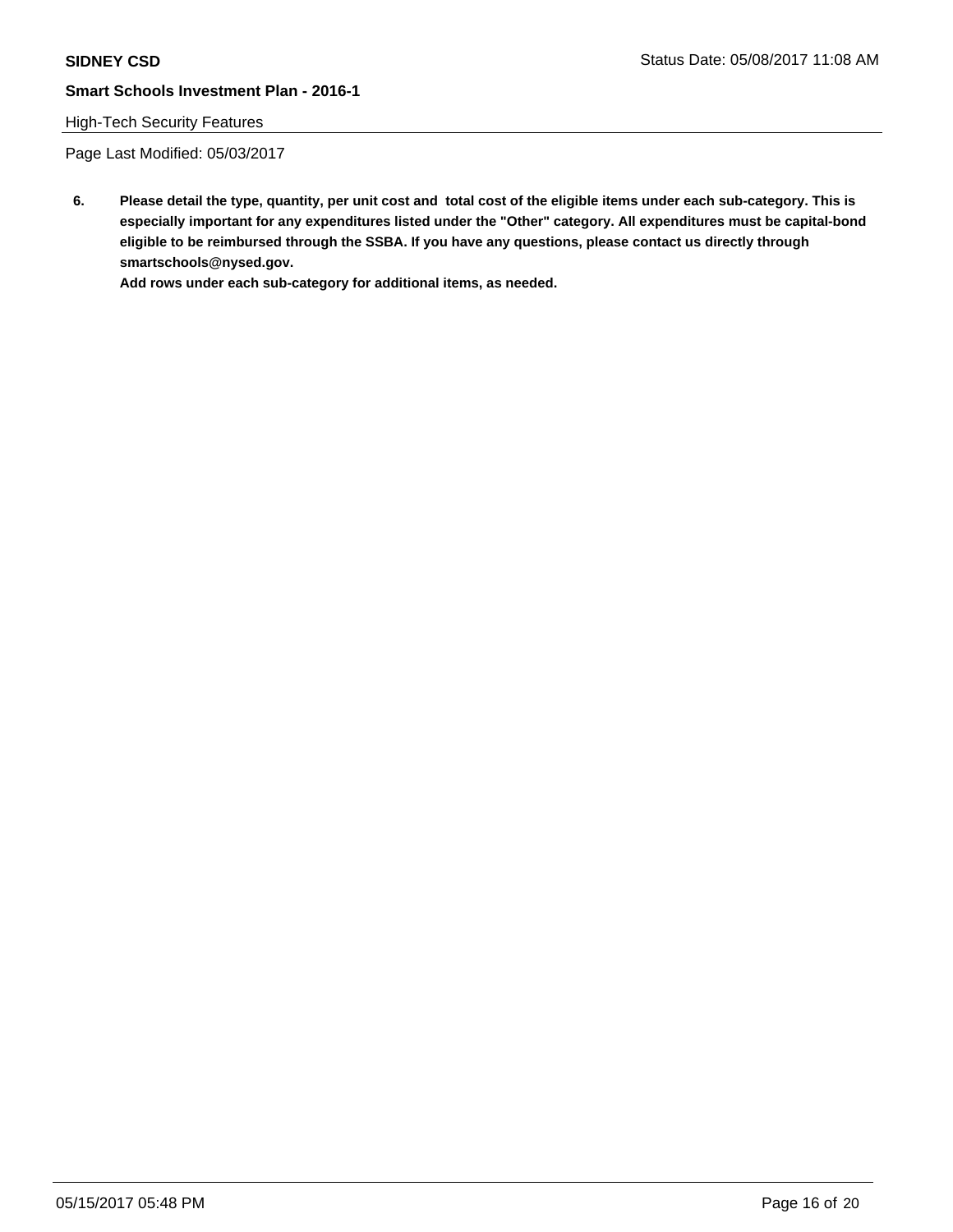# High-Tech Security Features

Page Last Modified: 05/03/2017

| Select the allowable expenditure<br>type.<br>Repeat to add another item under<br>each type. | Item to be purchased                                                                                    | Quantity       | Cost per Item | <b>Total Cost</b> |
|---------------------------------------------------------------------------------------------|---------------------------------------------------------------------------------------------------------|----------------|---------------|-------------------|
| <b>Electronic Security System</b>                                                           | Interior IP Camera                                                                                      | 30             | 2,400         | 72,000            |
| <b>Electronic Security System</b>                                                           | <b>Exterior IP camera</b>                                                                               | $\overline{2}$ | 3,700         | 7,400             |
| <b>Electronic Security System</b>                                                           | High resolution exterior IP cameras                                                                     | 6              | 14,000        | 84,000            |
| <b>Electronic Security System</b>                                                           | Network video recording server                                                                          | $\overline{2}$ | 15,000        | 30,000            |
| <b>Entry Control System</b>                                                                 | Door status monitored location                                                                          | 84             | 1,200         | 100,800           |
| <b>Entry Control System</b>                                                                 | Access control workstation                                                                              | 1              | 4,000         | 4,000             |
| <b>Entry Control System</b>                                                                 | Vistor management system to perform<br>individual identity check                                        | $\overline{2}$ | 10,000        | 20,000            |
| <b>Electronic Security System</b>                                                           | IP intercom                                                                                             | $\overline{2}$ | 4,000         | 8,000             |
| <b>Other Costs</b>                                                                          | Contingency                                                                                             | 1              | 45,800        | 45,800            |
| <b>Other Costs</b>                                                                          | Architect/Engineering fees                                                                              | 1              | 70,000        | 70,000            |
| <b>Other Costs</b>                                                                          | <b>Construction Maagement fees</b>                                                                      | $\mathbf{1}$   | 30,000        | 30,000            |
| <b>Capital-Intensive Security</b><br>Project                                                | Creation of Elementary/Middle School<br>secure vestibule/relocation of main<br>office - Partitions      | $\mathbf{1}$   | 50,000        | 50,000            |
| <b>Capital-Intensive Security</b><br>Project                                                | Creation of Elementary/Middle School<br>secure vestibule/relocation of main<br>office - Finishes        | $\mathbf{1}$   | 33,000        | 33,000            |
| <b>Capital-Intensive Security</b><br>Project                                                | Creation of Elementary/Middle School<br>secure vestibule/relocation of main<br>office - Doors & Windows | $\mathbf{1}$   | 27,000        | 27,000            |
| <b>Capital-Intensive Security</b><br>Project                                                | Creation of Elementary/Middle School<br>secure vestibule/relocation of main<br>office - Casework        | $\mathbf{1}$   | 27,000        | 27,000            |
| <b>Capital-Intensive Security</b><br>Project                                                | Creation of Elementary/Middle School<br>secure vestibule/relocation of main<br>office - Plumbing        | $\mathbf{1}$   | 15,000        | 15,000            |
| <b>Capital-Intensive Security</b><br>Project                                                | Creation of Elementary/Middle School<br>secure vestibule/relocation of main<br>office - HVAC            | $\mathbf{1}$   | 65,000        | 65,000            |
| <b>Capital-Intensive Security</b><br>Project                                                | Creation of Elementary/Middle School<br>secure vestibule/relocation of main<br>office - Electrical      | $\mathbf{1}$   | 48,000        | 48,000            |
| <b>Capital-Intensive Security</b><br>Project                                                | Creation of Elementary/Middle School<br>secure vestibule/relocation of main<br>office - Demolition      | $\mathbf{1}$   | 20,000        | 20,000            |
| <b>Capital-Intensive Security</b><br>Project                                                | High School secure<br>vestibule/relocation of main office -                                             | 1              | 39,000        | 39,000            |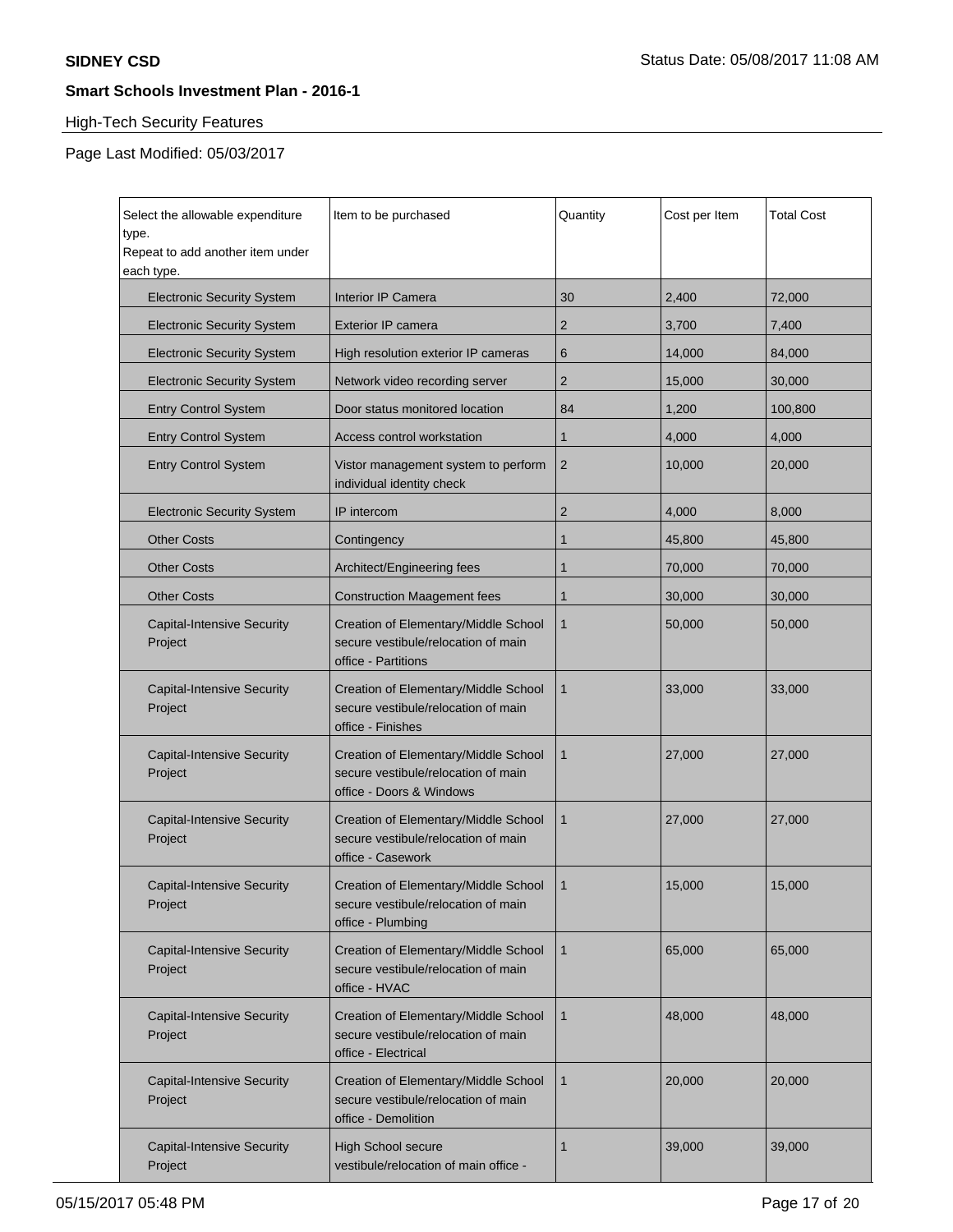# High-Tech Security Features

Page Last Modified: 05/03/2017

| Select the allowable expenditure<br>type.<br>Repeat to add another item under<br>each type. | Item to be purchased                                                                    | Quantity     | Cost per Item | <b>Total Cost</b> |
|---------------------------------------------------------------------------------------------|-----------------------------------------------------------------------------------------|--------------|---------------|-------------------|
|                                                                                             | Partitions                                                                              |              |               |                   |
| <b>Capital-Intensive Security</b><br>Project                                                | <b>High School secure</b><br>vestibule/relocation of main office -<br><b>Finishes</b>   | 1            | 40,000        | 40,000            |
| <b>Capital-Intensive Security</b><br>Project                                                | <b>High School secure</b><br>vestibule/relocation of main office -<br>Doors and Windows | 1            | 38,000        | 38,000            |
| <b>Capital-Intensive Security</b><br>Project                                                | <b>High School secure</b><br>vestibule/relocation of main office -<br>Casework          | 1            | 32,000        | 32,000            |
| <b>Capital-Intensive Security</b><br>Project                                                | High School secure<br>vestibule/relocation of main office -<br>Plumbing                 | 1            | 35,000        | 35,000            |
| <b>Capital-Intensive Security</b><br>Project                                                | High School secure<br>vestibule/relocation of main office -<br><b>HVAC</b>              | $\mathbf{1}$ | 78,000        | 78,000            |
| <b>Capital-Intensive Security</b><br>Project                                                | <b>High School secure</b><br>vestibule/relocation of main office -<br>Electric          | 1            | 53,000        | 53,000            |
| <b>Capital-Intensive Security</b><br>Project                                                | <b>High School secure</b><br>vestibule/relocation of main office -<br>Demolition        | 1            | 20,000        | 20,000            |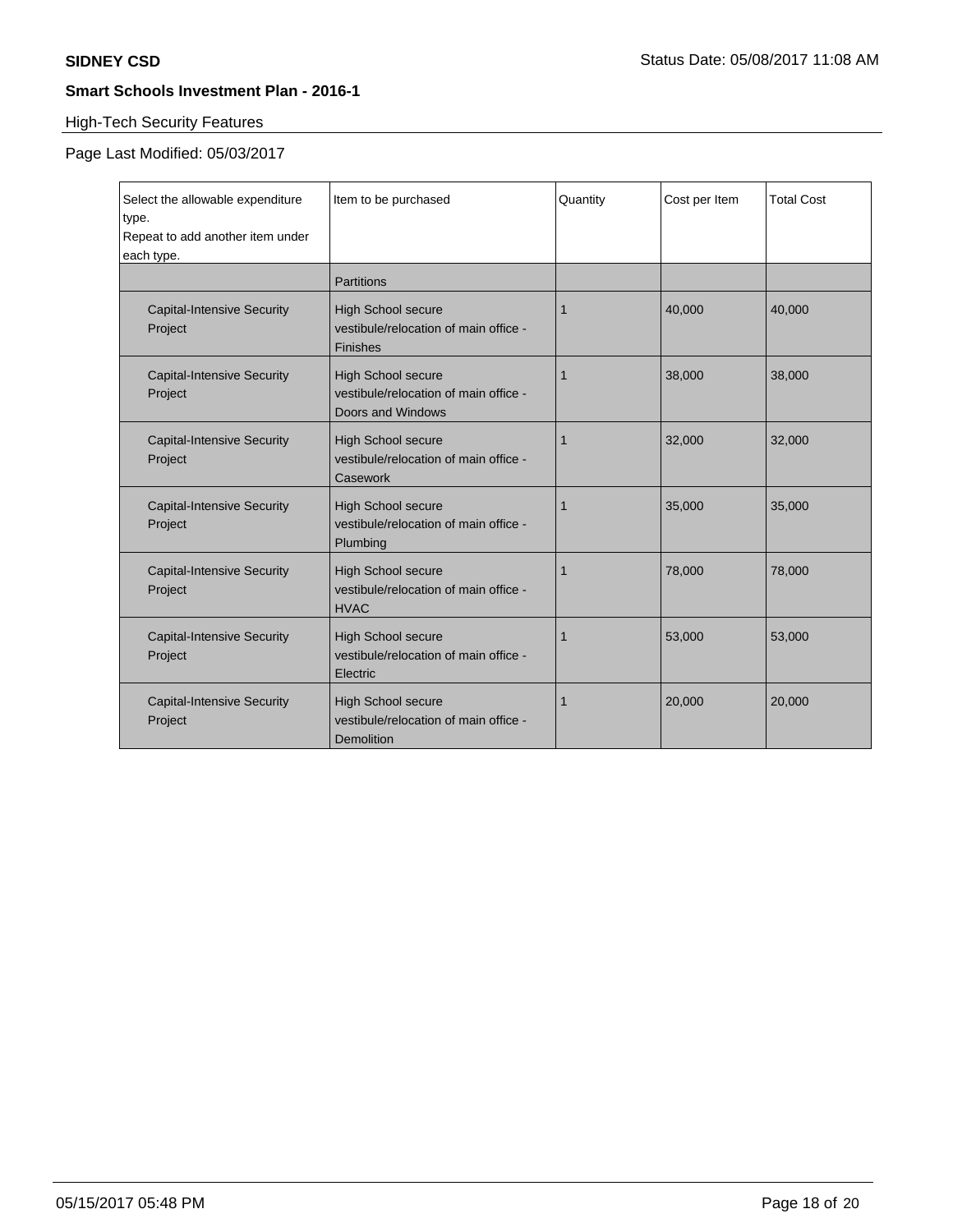Report